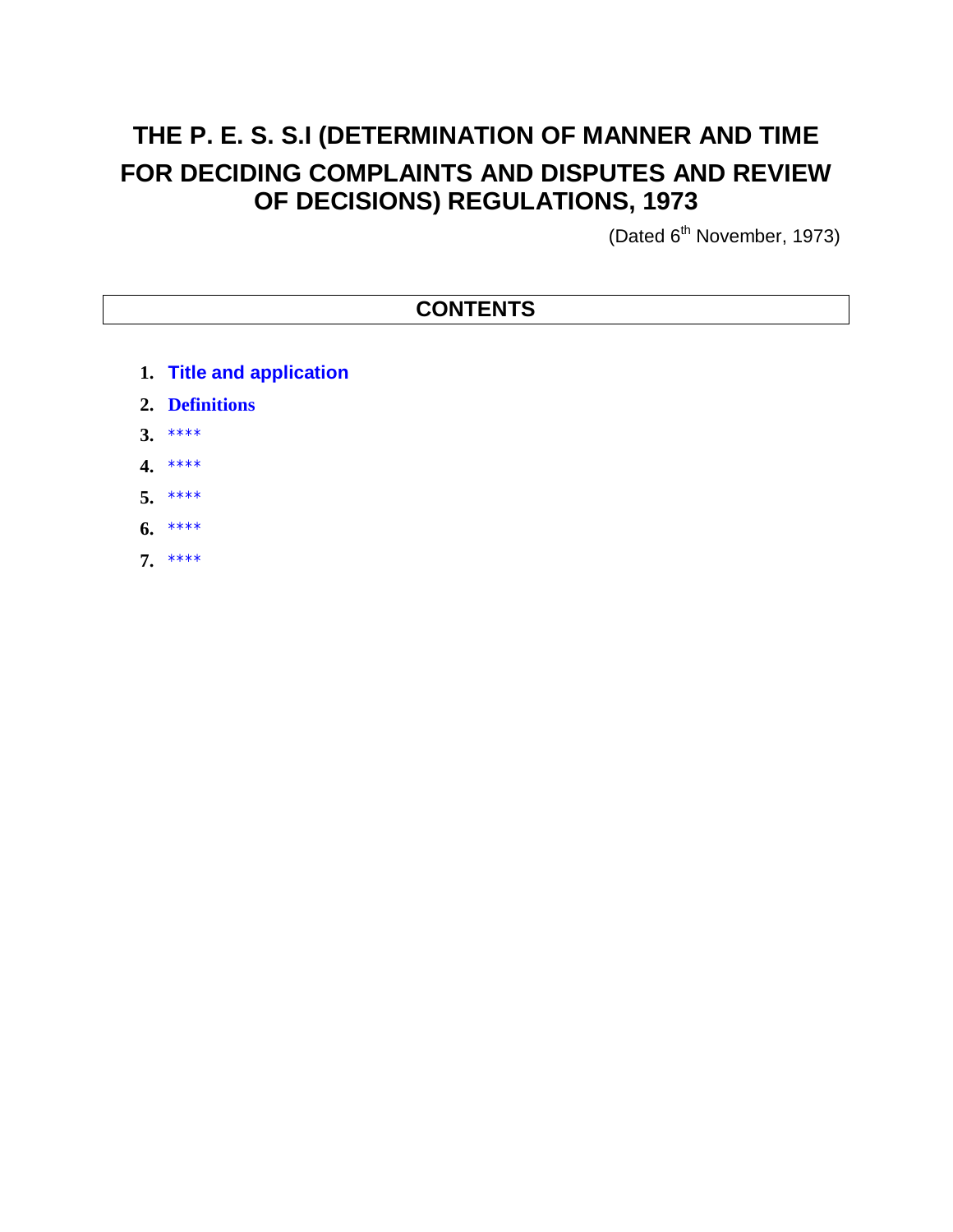**1. Title and Application :** (1) These Regulations shall be called the Punjab Employees Social Security (Determination of Manner and Time for Deciding Complaints and Disputes and Review of Decisions) Regulations, 1973.

(2) They shall come into force at once.

**2. Definitions:** (1) In these regulations, unless the context other wise requires, the following expressions shall have the meanings hereby respectively assigned to them, that is to say :-

- (a) "Complaints" includes a question or a dispute as mentioned in Section 57:
- (b) "Ordinance" means the West Pakistan Employees' Social Security Ordinance, 1965:
- (c) "Section" means a section of the Ordinance ;
- (d) 'Local Office' means a Local Office of the Institution entrusted with the administration of specified Social Security Areas ;
- (e) 'Local Director' means an Officer of the Institution assigned the overall administrative charge and control of a Local Office and shall also include any other officer higher or lower in rank to Local Director, who for the time being is holding the charge of Local Office or has been entrusted with the duties and functions of a Local Director.
- (2) Other expressions shall have meanings respectively assigned to them in Section 2 of the Ordinance.

**3.** If any question or dispute arises in respect of any matter enumerated in Section 57, an aggrieved person may file a complaint before the Commissioner within 30- days of the arising of such question of dispute giving full details thereof and the relief sought ;

Provided that the Commissioner may on sufficient cause being shown by the complainant, extend the period of 30 days by an order in writing giving reasons for such extension.

**4.** (1) The Commissioner shall decide the complaint by an order in writing giving reasons for his decision, within 60 days of the registration of the complaint unless he is prevented from doing so by circumstances beyond his control;

Provided that the Commissioner may refer such complaint to a Local Director for investigation and report and decide the case upon such report after giving the parties concerned an opportunity of being heard.

(2) The complainant shall be supplied free of cost, a copy of the order passed under clause (1) above within one week of the e passing of such order.

(3) Any person other than the complainant may, on application also obtain a copy of such order, on payment of a fee to be fixed by the Commissioner from time to time.